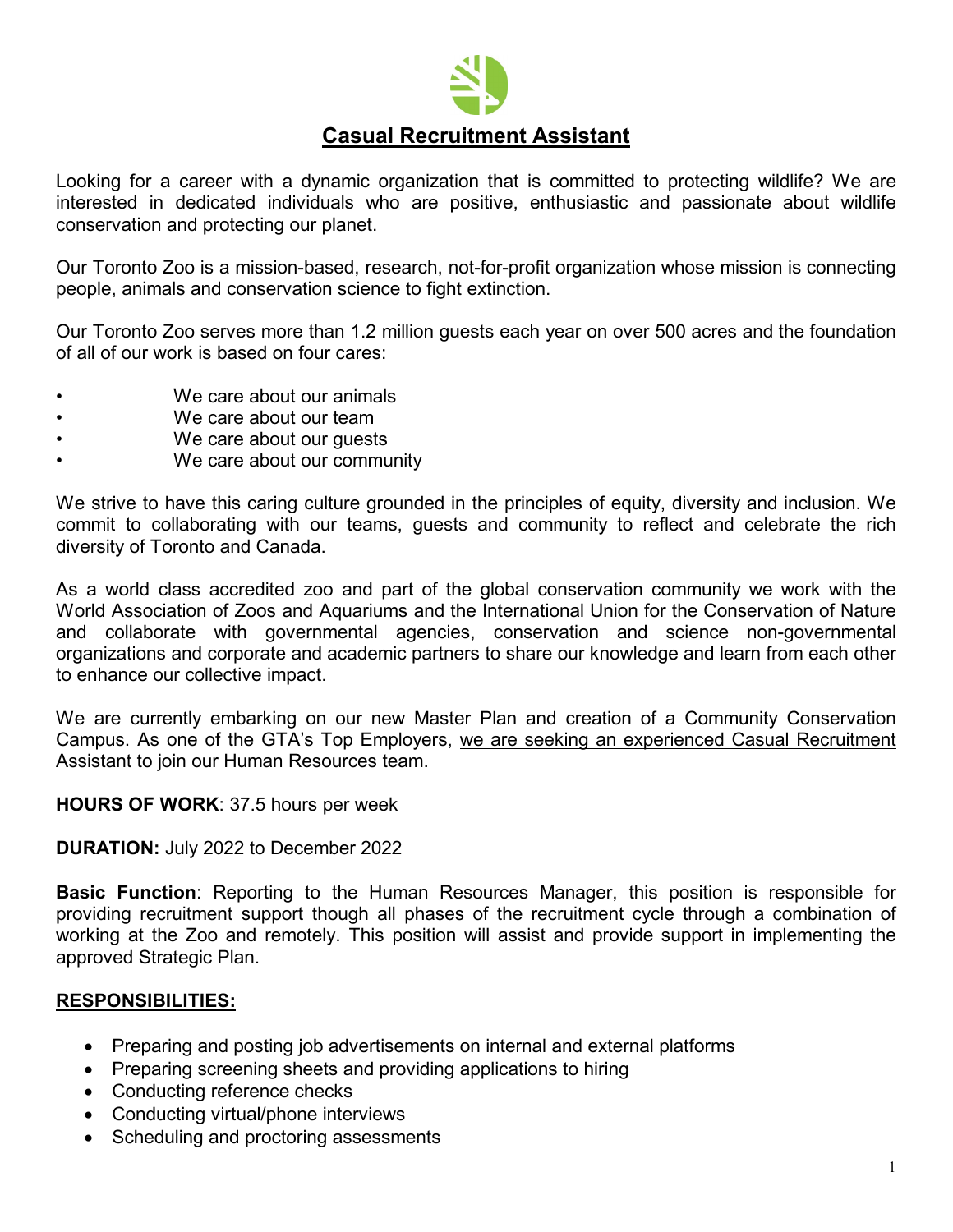- Scheduling interviews and meetings
- Preparing interview questions and packages
- Preparing and processing documentation
- Data entry in the HRIS/ATS, and other tracking platforms
- Responding to telephone/email inquiries
- Assists guests on-site as required and ensures excellent customer service is provided
- Other related duties as requested by Human Resources team

# **QUALIFICATIONS:**

- Graduate of a human resources/labour relations post-secondary program.
- Previous recruitment, and clerical/administrative experience in a unionized environment.
- Must be able to work in a fast moving environment with constantly changing priorities and be detailed oriented.
- Ability to prepare reports and presentations.
- Must be an outgoing individual who possesses the ability to deal with people effectively.
- Must be able to communicate effectively both orally and in writing
- Must have above average computer skills (Microsoft Word/Excel/Powerpoint).
- Experience with using an Applicant Tracking System is an asset.
- Ability to ensures confidentiality and discretion in the handling of labour relations and personnel matters.
- Must be extremely organized and capable of working with minimum supervision.

### *CANDIDATES MAY BE REQUIRED TO TAKE A WRITTEN AND/OR PRACTICAL EXAMINATION RELEVANT TO THE POSITION.*

If interested in this position, please click on the link below and complete the instructions on the questionnaire. You will be required to submit your resume and cover letter no later than June 26th, 2022.

To apply click here:<https://forms.office.com/r/56MX9iE4jc>

# *While we appreciate the interest of all applicants, only those selected for an interview will be contacted.*

*The Toronto Zoo provides accommodation for employees with disabilities, as defined under the Ontario Human Rights Code. If contacted for an interview, and you require specific accommodation*  for the interview process because of a disability or a medical need, then please advise the person *contacting you of your requirements, so that arrangements can be made for the appropriate accommodations to be in place before you begin the interview process.*

*The Toronto Zoo respects the principles of equity, diversity and inclusion and seeks to model these principles in all that we do. We are committed to fostering an inclusive workforce where all employees feel respected, supported and valued. We strive to create an environment that represents the rich diversity of our guests and our community and encourage applications from all qualified individuals who can contribute to enhancing our commitment to equity, diversity and inclusion. Applications are especially encouraged from racialized persons/persons of colour, Indigenous/Aboriginal People of North America, persons with disabilities, LGBTQ2S+ persons, and women.*